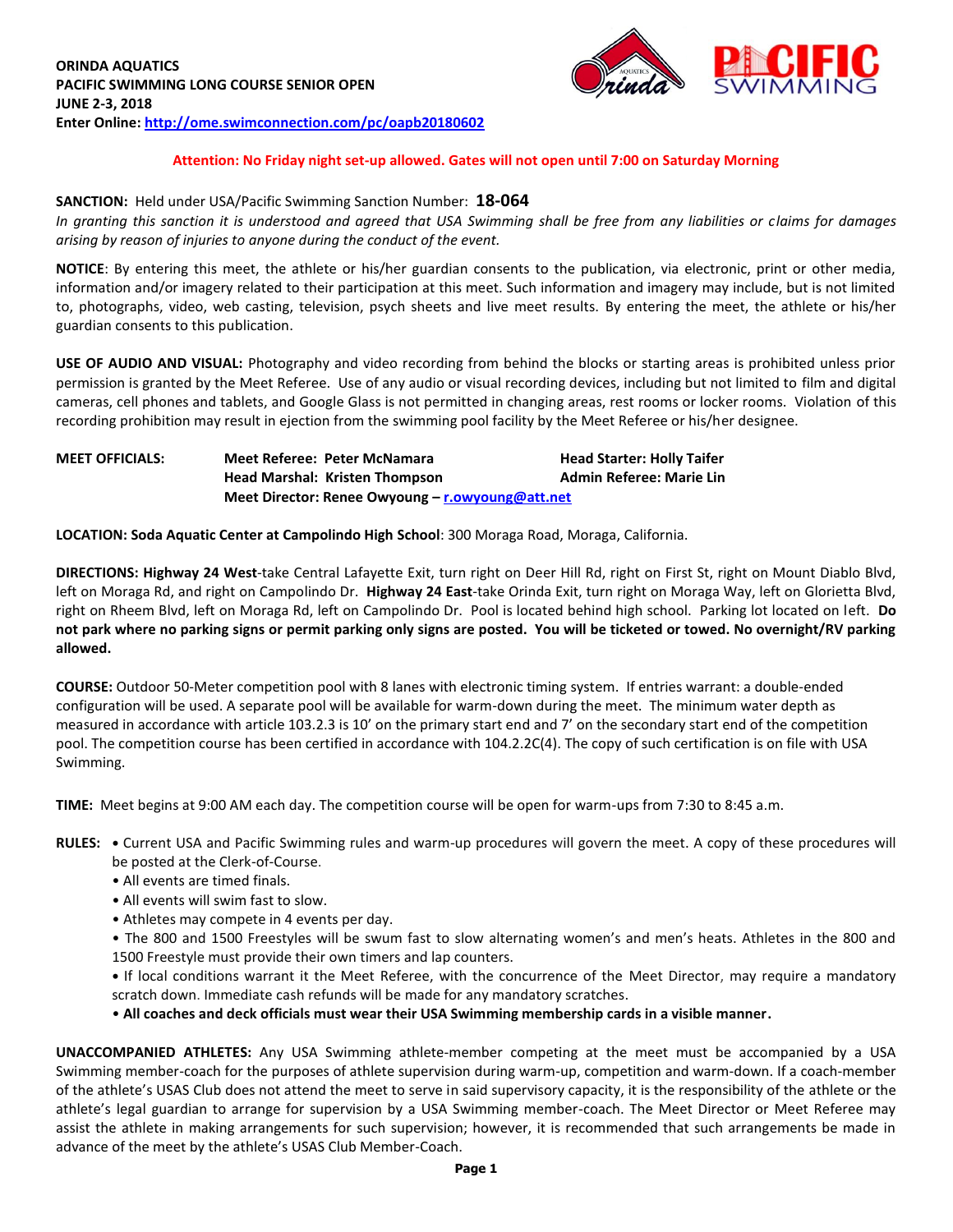**RACING STARTS:** Any athlete entered in this meet, unaccompanied by a USA Swimming member coach, must be certified by a USA Swimming member coach as being proficient in performing a racing start or must start the race in the water. It is the responsibility of the athlete or the athlete's legal guardian to ensure compliance with this requirement.

## **RESTRICTIONS:**

- Smoking and the use of other tobacco products is prohibited on the pool deck, in the locker rooms, in spectator seating, on standing areas and in all areas used by athletes, during the meet and during warm-up periods.
- Sale and use of alcoholic beverages is prohibited in all areas of the meet venue.
- No glass containers are allowed in the meet venue.
- No propane heater is permitted except for snack bar/meet operations.
- All shelters must be properly secured.
- Changing into or out of swimsuits other than in locker rooms or other designated areas is prohibited.

• Destructive devices, to include but not limited to, explosive devices and equipment, firearms (open or concealed), blades, knives, mace, stun guns and blunt objects are strictly prohibited in the swimming facility and its surrounding areas. If observed, the Meet Referee or his/her designee may ask that these devices be stored safely away from the public or removed from the facility. Noncompliance may result in the reporting to law enforcement authorities and ejection from the facility. Law enforcement officers are exempt per applicable laws.

• Operation of a drone, or any other flying apparatus, is prohibited over the venue (pools, athlete/coach areas, spectator areas and open ceiling locker rooms) any time athletes, coaches, officials and/or spectators are present.

• Coaches, Parents and Siblings may not use the pool

### **ELIGIBILITY:**

• Athletes must be current members of USA Swimming and enter their name and registration number on the meet entry card as they are shown on their Registration Card. If this is not done, it may be difficult to match the athlete with the registration and times database. The meet host will check all athlete registrations against the SWIMS database and if not found to be registered, the Meet Director shall accept the registration at the meet (a \$10 surcharge will be added to the regular registration fee). Duplicate registrations will be refunded by mail.

Athletes age 13&over are eligible to enter this meet. There is no proof of time required. Entry times should be the athlete's actual long course time and not the minimum standard.

• Athletes age 11&12 years must meet the SR-OPEN time standard as outlined by Pacific Swimming time verification procedures. No refunds will be given for times that cannot be proved.

• Athletes under the age of 11 are not eligible to compete.

• Disabled athletes are welcome to attend this meet and should contact the Meet Director or Meet Referee regarding and special accommodations on entry times and seeding per Pacific Swimming policy.

• Entries with **"NO TIME" will be rejected.**

• Entry times submitted for this meet will be checked against the SWIMS database and may be changed in accordance with Pacific Swimming Entry Time Verification Procedures. If the time cannot be proven prior to the meet, the athlete will not be allowed to check-in for the event until the entry time has been proven. When possible, the coaches will be notified of the athletes who have not proven their entry.

• No time conversions shall be accepted.

**SEEDING:** Event seeding will be in the following order**:** conforming long course meters (LCM), non-conforming short course yards (SCY), and non-conforming short course meters (SCM) - USA Swimming rules 207.11.7B.

**CHECK-IN:** The meet will be deck seeded. Athletes must check-in at the Clerk-of-Course. No event shall be closed more than 30 minutes before the scheduled start of the session. Close of check-in for all individual events shall be no more than 60 minutes before the estimated time of the start of the first heat of the event. Athletes who do not check in will not be seeded and will not be allowed to compete in that event.

**SCRATCH RULE:** Athletes entered in a timed final individual event that is seeded on the deck and who have checked in for that event, must swim in the event unless they notify the clerk of the course before seeding for that event has begun that they wish to scratch. Failure to swim an event will result in being barred from their next individual event.

**ENTRY FEES:** \$6.50 per event plus a \$10.00 participation fee per athlete. Entries will be rejected if payment is not sent at time of request.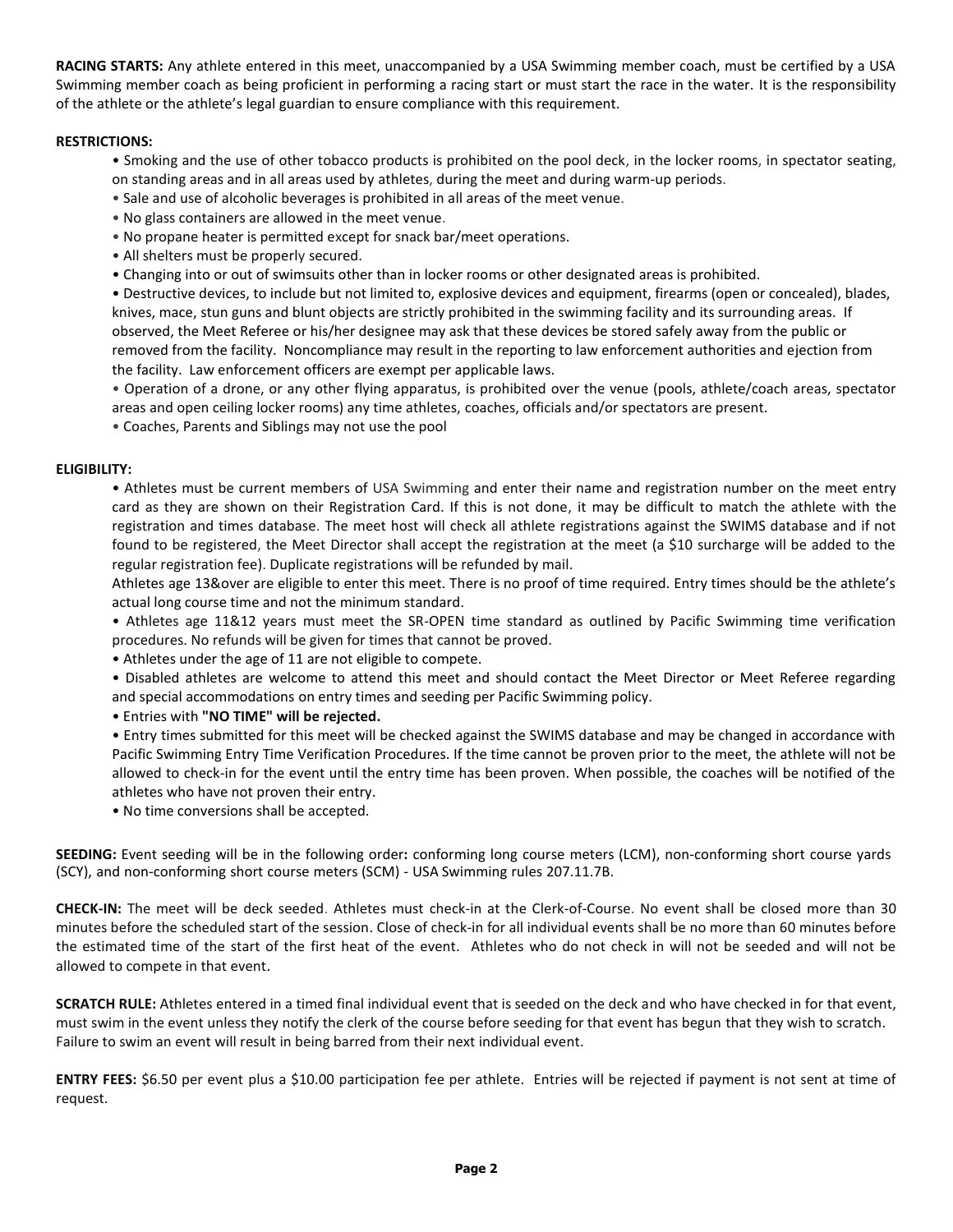**ONLINE ENTRIES:** To enter online go to **<http://ome.swimconnection.com/pc/OAPB20180602>** to receive an immediate entry confirmation. This method requires payment by credit card. Swim Connection, LLC charges a processing fee for this service, equal to \$1 per athlete plus 5% of the total Entry Fees. Please note that the processing fee is a separate fee from the Entry Fees. If you do not wish to pay the processing fee, enter the meet using a mail entry. **Entering online is a convenience, is completely voluntary, and is in no way required or expected of an athlete by Pacific Swimming.** Online entries will be accepted through **Wednesday, May 30, 2018 (unless meet reaches capacity prior to that date).**

**MAILED OR HAND DELIVERED ENTRIES**: Entries must be on the attached consolidated entry form. Forms must be filled out completely and printed clearly with athlete's best time. Entries must be entered using the current Pacific Swimming procedure and be postmarked by midnight, **Saturday, May 26, 2018** or hand delivered by 6:30 p.m. **Wednesday, May 30, 2018 (unless meet reaches capacity prior to those dates).** No late entries will be accepted. No refunds will be made, except mandatory scratch downs. Requests for confirmation of receipt of entries should include a self-addressed envelope.

# **Make check payable to: Orinda Aquatics Mail/Hand Deliver entries to: Renee Owyoung, 6537 Liggett Drive, Oakland, CA 94611**

### **AWARDS:** None.

**ADMISSION:** Free. A two-day program will be available for a reasonable cost.

**SNACK BAR & HOSPITALITY:** A snack bar will be available throughout the competition. Coaches and working deck officials will be provided lunch. Hospitality will serve refreshments to timers.

|                              | <b>Women's Events</b> |                | <b>EVENTS:</b>               |                              | <b>Men's Events</b>          |            |  |  |  |
|------------------------------|-----------------------|----------------|------------------------------|------------------------------|------------------------------|------------|--|--|--|
| <b>SCY</b>                   | <b>LCM</b>            |                |                              |                              | <b>LCM</b>                   | <b>SCY</b> |  |  |  |
| <b>SR Open Time Standard</b> |                       |                | Saturday, June 2, 2018       |                              | <b>SR Open Time Standard</b> |            |  |  |  |
| 6:12.69                      | 5:34.69               | 1              | <b>400 Free</b>              | 2                            | 5:12.79                      | 5:47.89    |  |  |  |
| 2:32.99                      | 2:55.79               | 3              | 200 Back                     | 4                            | 2:41.39                      | 2:20.69    |  |  |  |
| 1:21.99                      | 1:33.89               | 5              | 100 Breast                   | 6                            | 1:25.49                      | 1:13.59    |  |  |  |
| 2:34.89                      | 2:55.89               | $\overline{7}$ | 200 Fly                      | 8                            | 2:41.49                      | 2:22.29    |  |  |  |
| 1:04.99                      | 1:14.09               | 9              | 100 Free                     | 10                           | 1:07.39                      | 58.69      |  |  |  |
| 2:36.79                      | 3:00.29               | 11             | 200 IM                       | 12                           | 2:45.49                      | 2:23.29    |  |  |  |
| 21:27.19                     | 22:09.69              | 13             | <b>1500 Free</b>             | 14                           | 20:43.39                     | 20:13.29   |  |  |  |
| <b>SR Open Time Standard</b> |                       |                | <b>Sunday, June 3, 20178</b> | <b>SR Open Time Standard</b> |                              |            |  |  |  |
| 5:32.89                      | 6:18.79               | 15             | 400 IM                       | 16                           | 5:51.59                      | 5:07.69    |  |  |  |
| 2:19.99                      | 2:39.49               | 17             | 200 Free                     | 18                           | 2:27.89                      | 2:08.39    |  |  |  |
| 1:10.69                      | 1:19.99               | 19             | 100 Fly                      | 20                           | 1:12.69                      | 1:03.89    |  |  |  |
| 29.99                        | 34.29                 | 21             | 50 Free                      | 22                           | 30.19                        | 26.89      |  |  |  |
| 2:56.39                      | 3:21.19               | 23             | 200 Breast                   | 24                           | 3:04.09                      | 2:40.49    |  |  |  |
| 1:10.79                      | 1:22.29               | 25             | 100 Back                     | 26                           | 1:15.49                      | 1:04.69    |  |  |  |
| 12:51.69                     | 11:30.19              | 27             | <b>800 Free</b>              | 28                           | 10:50.69                     | 12:01.49   |  |  |  |

**Athletes in the 1500/800 must provide own timer and lap counter.**

**Events 13/14 and 27/28 will be swum fast to slow alternating women's and men's heats**

**All Senior Time Standards can be found at: <http://www.pacswim.org/swim-meet-times/standards>**